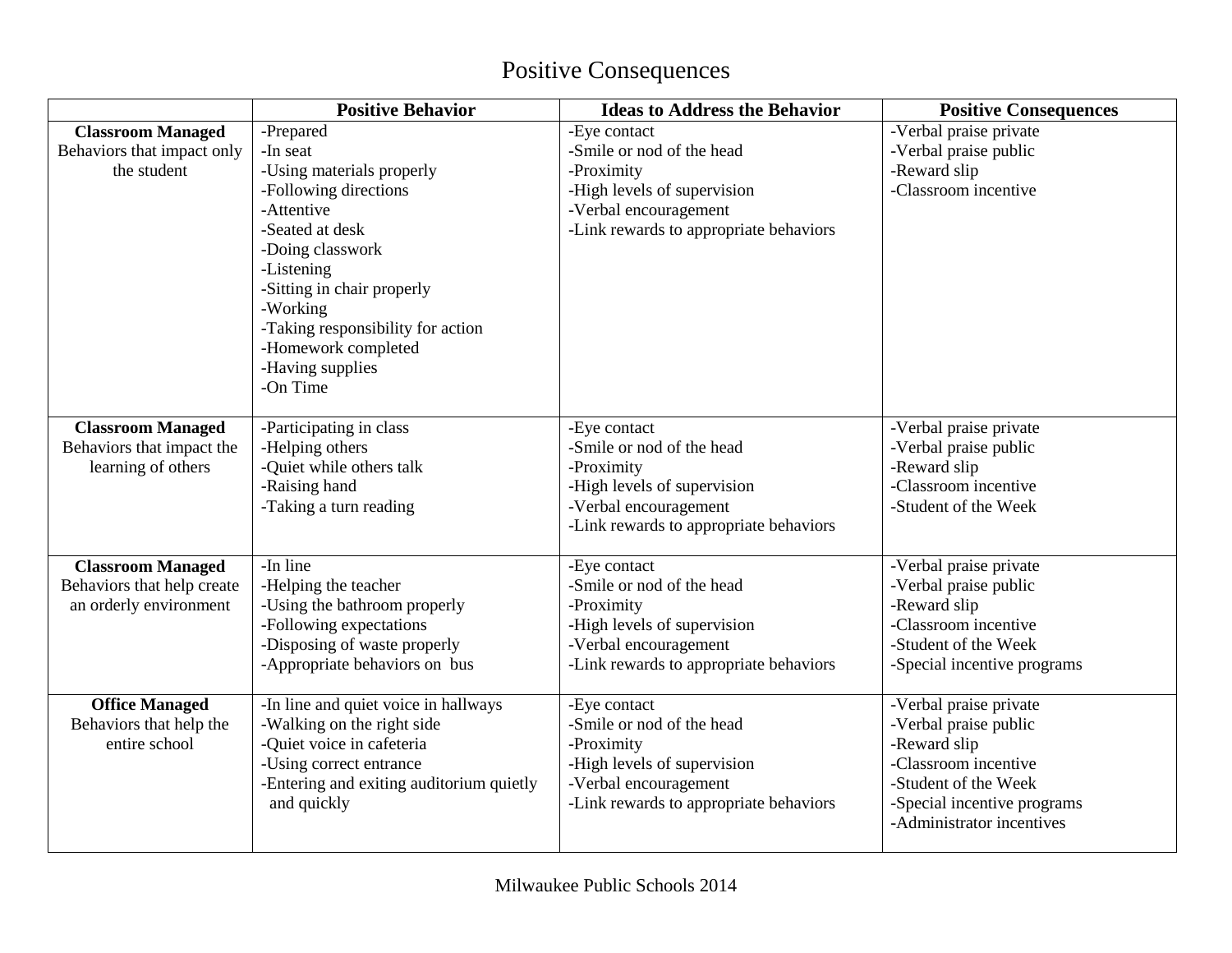|                          | <b>Negative Behavior</b>                       | <b>Ideas to Address Behavior</b>            | <b>Negative Consequences</b>              |
|--------------------------|------------------------------------------------|---------------------------------------------|-------------------------------------------|
| <b>Classroom Managed</b> | -Not prepared                                  | -Eye contact                                | -Timeout in room                          |
| Behaviors that impact    | -Out of seat                                   | -Proximity                                  | -Parent contact                           |
| only the student         | -Breaking Pencils                              | -High levels of supervision                 | -Detention                                |
|                          | -Not following directions                      | -Discussion about expectations              | -Loss of privileges                       |
|                          | -Whining                                       | -Verbal warning                             | -Moving seat                              |
|                          | -Playing in desk                               | -Pre-teaching of expectations               |                                           |
|                          | -Not doing classwork                           | -Re-teaching of school rules/ expected      | <i>*Student should only receive</i>       |
|                          | -Not in line                                   | behaviors                                   | referrals at this point AFTER at least    |
|                          | -Sleeping                                      | -Link rewards to appropriate behaviors      | 3 reteaching opportunities have           |
|                          | -Not listening                                 |                                             | occurred unsuccessfully and 3             |
|                          | -Leaning in a chair                            |                                             | consequences have been applied with       |
|                          | -Refusing to work                              |                                             | no results aching opportunities have      |
|                          | -Crawling on floor                             |                                             | occurred unsuccessfully and 3             |
|                          | -Not taking responsibility for action          |                                             | consequences have been applied with       |
|                          | -No Homework                                   |                                             | no results                                |
|                          | -Not having supplies                           |                                             |                                           |
|                          | -Tardy                                         |                                             |                                           |
| <b>Classroom Managed</b> | -Talking out                                   | -Eye contact                                | -Timeout in room                          |
| Behaviors that impact    | -Visiting/talking                              | -Proximity                                  | -Timeout in team leader's room            |
| the learning of others   | -Inappropriate noises                          | -High levels of supervision                 | -Parent contact                           |
|                          | -Tattling                                      | -Discussion about expectations              | -Loss of privileges                       |
|                          | -Touching                                      | -Verbal warning                             | -Behavior contract                        |
|                          | -Poking                                        | -Pre-teaching of expectations               | -Admin/parent/student/ teacher            |
|                          | -Standing on furniture                         | -Re-teaching of school rules/ expected      | conference                                |
|                          | -Constant talking                              | behaviors                                   | -Referral to counselor                    |
|                          | -Out of seat and interfering with others       | -Link rewards to appropriate behaviors      | -Referral to office                       |
|                          | learning                                       | -Consultation with grade level teams/school |                                           |
|                          | -Crawling on floor and interfering with others | counselor /school psychologist/ for         | <i>*Students should receive referrals</i> |
|                          | learning                                       | classroom/individual behavior               | only if the ideas to address behaviors    |
|                          | -Constantly not following directions           | management ideas                            | have not been successful                  |

## Negative Consequences